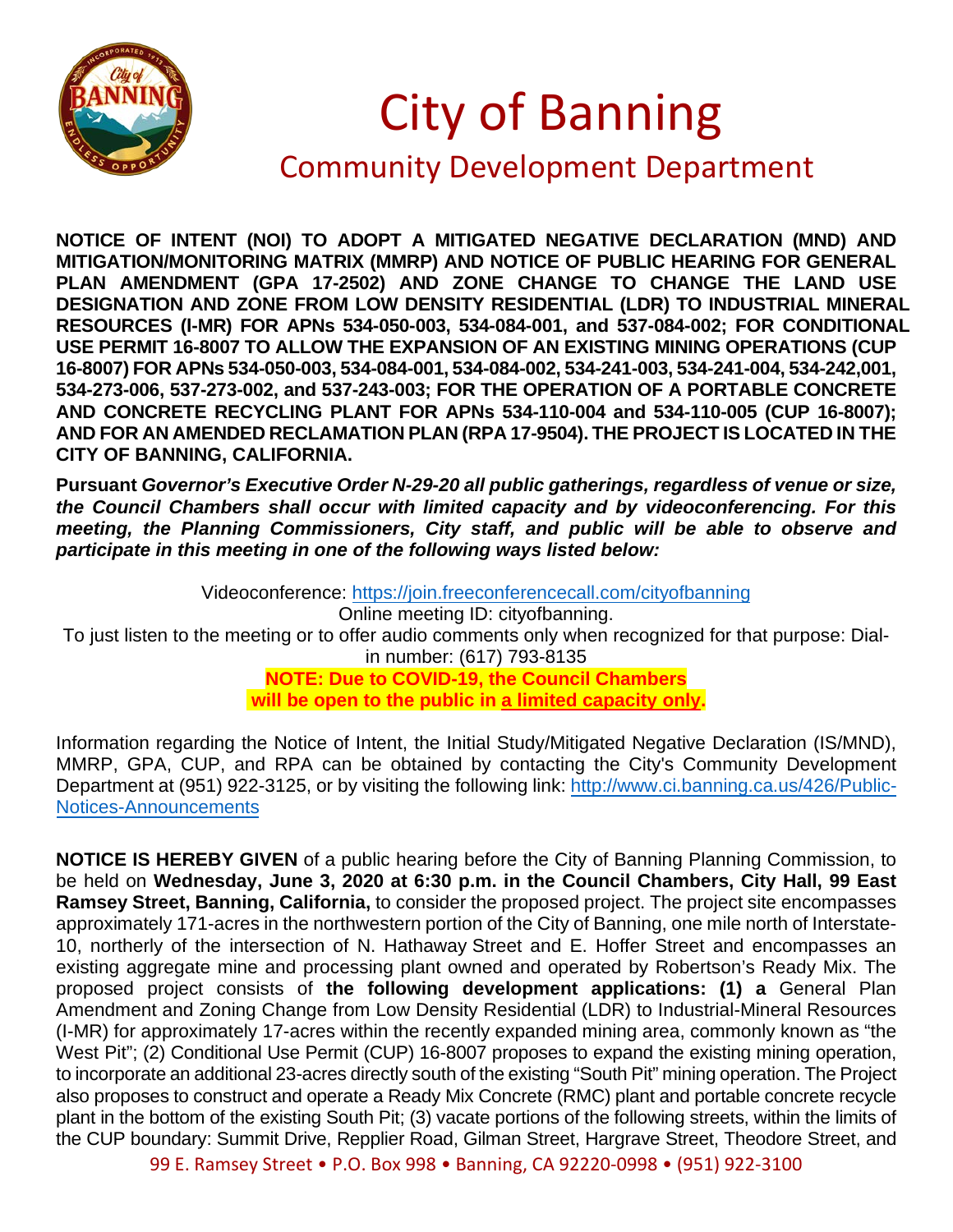Hathaway Street; (4) Amended Reclamation Plan 17-9504 to combine the two existing Reclamation Plans for the quarry with the previously described project activities, as required by the Surface Mining and Reclamation Act. Information regarding the Mitigated Negative Declaration, MMRP, General Plan Amendment, Zoning Change, Conditional Use Permit, Street Vacation, and an Amended Reclamation Plan, can be obtained by contacting the City's Community Development Department, Planning Division at (951) 922-3125, or by going to the City of Banning website a[t http://www.ci.banning.ca.us/426/Public-](http://www.ci.banning.ca.us/426/Public-Notices-Announcements)[Notices-Announcements.](http://www.ci.banning.ca.us/426/Public-Notices-Announcements)

All parties interested in speaking either in support of or in opposition to this item are invited to attend the hearing by accessing the videoconference or by sending their written comments by email to [scalderon@banningca.us](mailto:scalderon@banningca.us) or by mail to the **Community Development Department, Planning Division, City of Banning at 99 E. Ramsey Street, Banning, California, 92220**.

If you challenge any decision regarding the above proposal in court, you may be limited to raising only those issues you or someone else raised in written correspondence delivered to the Planning Commission Recording Secretary prior to, at, or during the time the Planning Commission makes its recommendation on the proposal; or, you or someone else raised at the public hearing or in written correspondence delivered to the hearing body at, or prior to, the hearing (California Government Code, Section 65009).

## **BY ORDER OF THE COMMUNITY DEVELOPMENT DIRECTOR OF THE CITY OF BANNING, CALIFORNIA**

Adam Rush, M.A., AICP **Dated: May 19, 2020** Community Development Director **Publish: May 22, 2020**